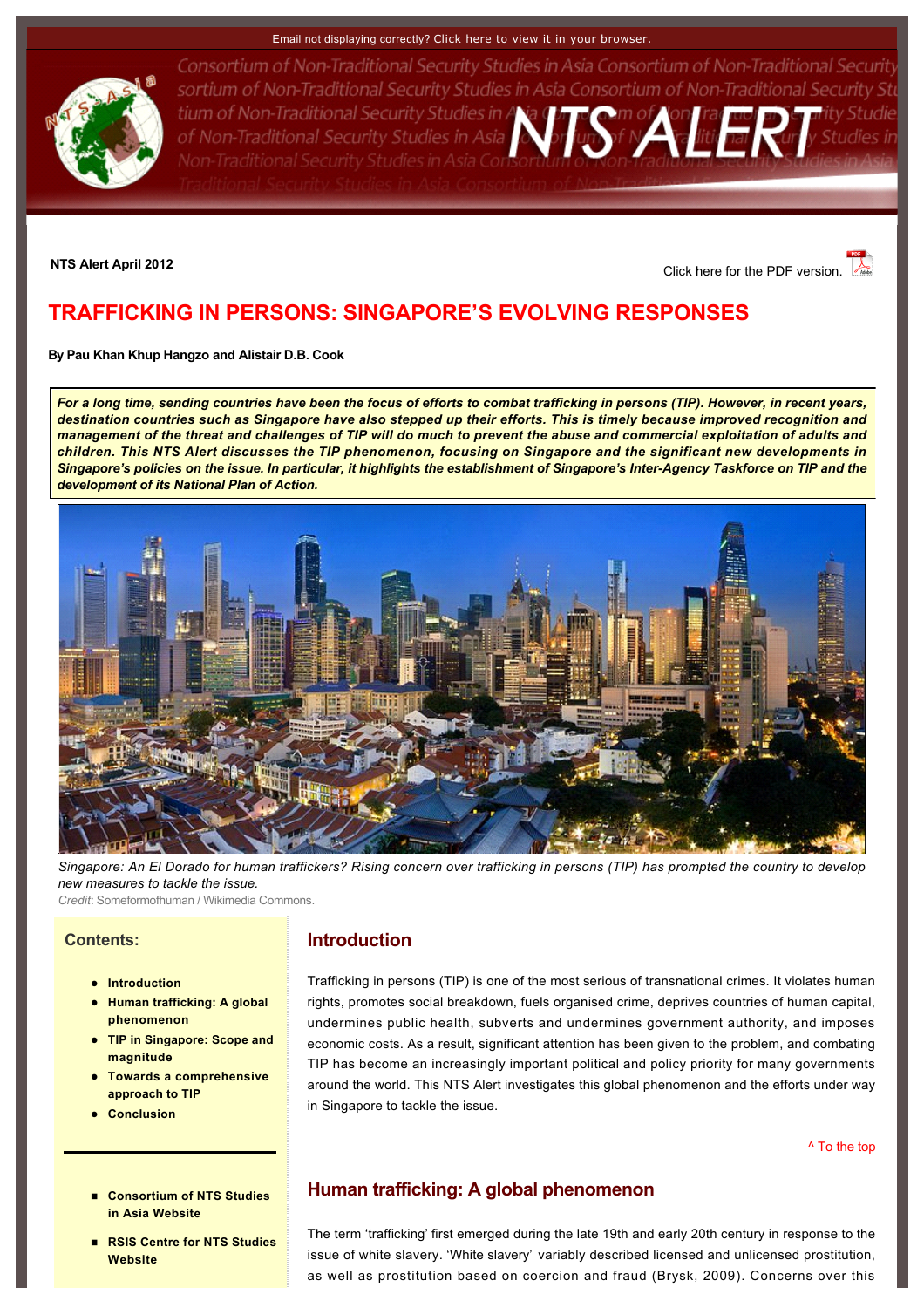Recommended citation: Hangzo, Pau Khan Khup and Alistair D.B. Cook, 2012, 'Trafficking in persons: Singapore's evolving responses', *NTS Alert*, April, Singapore: RSIS Centre for Non-Traditional Security (NTS) Studies for NTS-Asia.

> **MacArthur [Asia Security Initiative Blog](http://www.asicluster3.com/blog_self/index.php)** Click here for updates!

phenomenon led to the adoption of the International Agreement for the Suppression of the White Slave Traffic (1904) which focuses on the trafficking of women and girls for the purpose of sexual exploitation.

In the 1990s, concerns over the perceived rise of transnational organised crime and the continued prevalence of people living in conditions akin to slavery gave rise to the UN Protocol to Prevent, Suppress and Punish Trafficking in Persons, Especially Women and Children (also referred to as the Trafficking Protocol) which entered into force on 25 December 2003.

The Trafficking Protocol was significant in many ways. First, it helped establish a common understanding of TIP through a universally agreed upon definition (Box 1). Second, it helped to frame TIP as a crime that affects not just women and girls but also men and boys.

*Box 1: Definition: 'trafficking in persons' and 'forced labour'.*

**Trafficking in persons** is defined by the UN Protocol to Prevent, Suppress and Punish Trafficking in Persons, Especially Women and Children (Trafficking Protocol) as:

[t]he recruitment, transportation, transfer, harbouring or receipt of persons, by means of the threat, or use of force or other forms of coercion, of abduction, of fraud, of deception, of the abuse of power or of a position of vulnerability or of the giving or receiving of payments or benefits to achieve the consent of a person having control over another person, for the purpose of exploitation. (UNGA, 2000)

**Forced labour** is defined as:

all work or service which is exacted from any person under the menace of any penalty and for which the said person has not offered himself voluntarily. (ILO, 1930)

Types of forced labour include those imposed by states and rebel groups, such as compulsory participation in public works and forced prison labour; forced labour imposed by private agents for commercial sexual exploitation of men, women and children; and forced labour imposed by private agents for economic exploitation, including bonded labour, forced domestic work, or forced labour in agriculture and remote rural areas.

[^ To the top](#page-0-0)

### **TIP in Singapore: Scope and magnitude**

TIP is reported to be one of the fastest growing illegal businesses in the world, with annual profits estimated at USD32 billion (ILO, 2009). This makes it the second most profitable transnational crime after drug trafficking (Suarez, 2011; Haken, 2011). The true scope and nature of TIP are difficult to assess because of its clandestine nature and because populations relevant to the study of human trafficking constitute hidden populations whose size and boundaries are unknown (Tyldum and Brunovskis, 2005: 18). The US Department of State (2005) estimates that between 600,000 and 800,000 people are trafficked across international borders each year.

Singapore has long argued that it does not have a serious TIP problem. However, there is increasing attention given to the phenomenon and an appreciation of the threats that it poses to the country. This is due to the following.

First, Singapore is thought to be an attractive destination for TIP. The general assumption is that Singapore is an El Dorado for would-be migrants and for trafficking syndicates that prey on those who are most vulnerable. This was highlighted by Mr S. Iswaran, Minister in the Prime Minister's Office, and Second Minister for Home Affairs as well as Trade and Industry, in 2011 in the following statement:

Trafficking in persons is a significant transnational crime. As people increasingly move across borders in search of economic opportunities, this creates an opportunity for traffickers to exploit individuals with promises of good jobs and financial gain. Singapore is an attractive hub of economic activity with high people flows. Hence, Singapore is no less vulnerable than other countries and would be seen as an attractive destination country by human trafficking syndicates.

Singapore's vulnerability to TIP is further heightened by the presence of a rich pool of potential migrants – and thus potential victims of TIP – and trafficking syndicates in its immediate neighbourhood. Indeed, Southeast Asia is identified as a major TIP hot spot with an estimated 200,000 to 250,000 women and children believed to be trafficked from the region each year (Silverman et al., 2009). It is probable that some of them would end up in Singapore.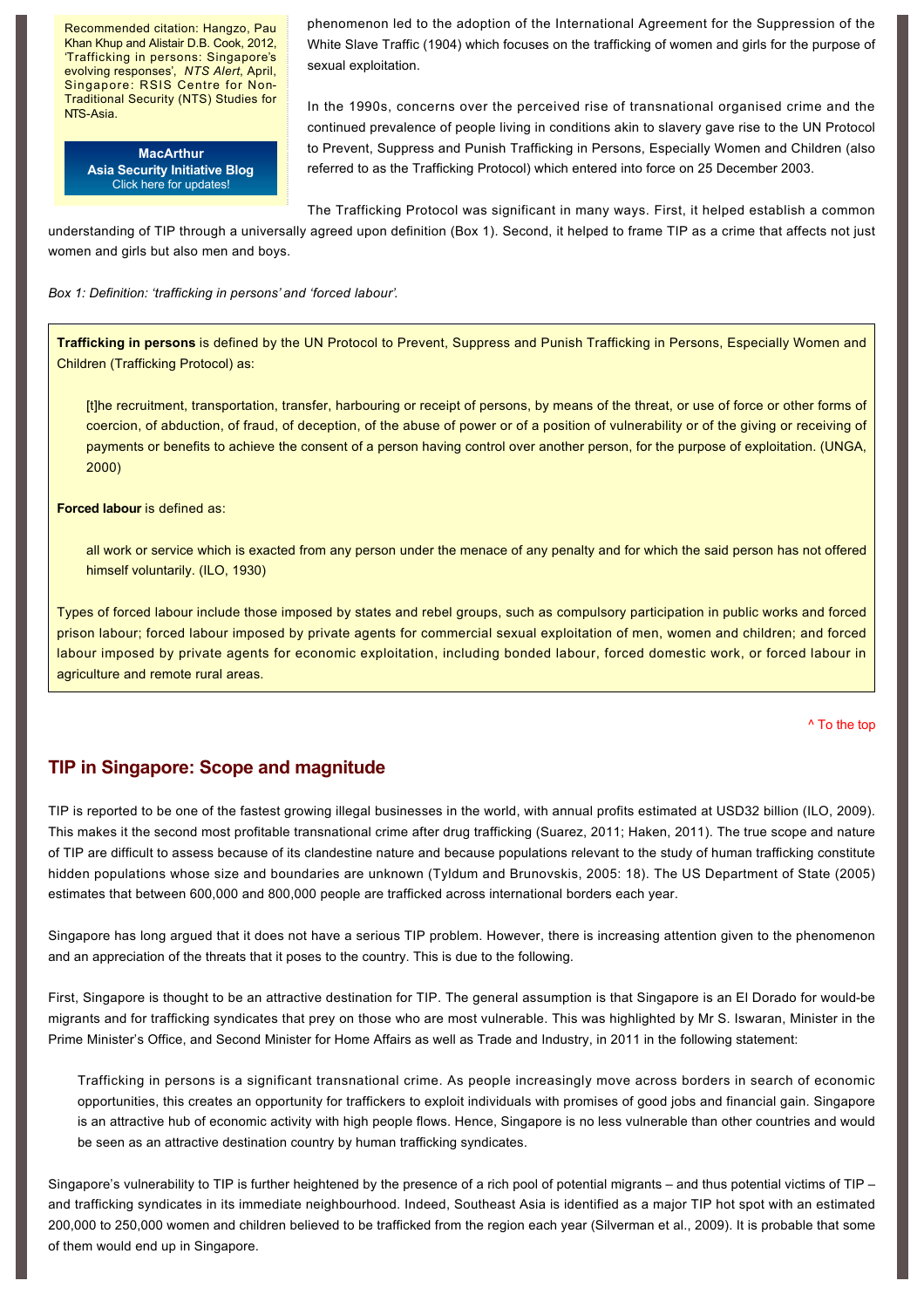Second, a review of existing reports on TIP in Singapore points towards Singapore being a destination country. The US Department of State's annual *Trafficking in persons (TIP) report*, for example, has consistently classified Singapore as a destination country for both sex and labour trafficking. Singapore was placed on the Tier 2 Watch List in the 2010 edition of the report (this drew strong responses from the Singapore government who argued that it does not have a serious TIP problem (GOS, 2010)). Although the country was upgraded to Tier 2 in the 2011 edition of the TIP report, its status as 'a destination country for men, women and girls subjected to sex trafficking and forced labor' remained unchanged (US Department of State, 2011). The report drew attention to the more than 1.1 million foreign workers in the country who represent over one-third of the country's total labour force. The majority of these workers are unskilled and semi-skilled labourers employed in domestic households and the construction, hospitality and service industries. It is this category of workers that is believed to be the most vulnerable to exploitation and abuse.

One of the first attempts to examine the nature and scope of TIP in Singapore is a study undertaken by ECPAT International (ECPAT stands for End Child Prostitution, Child Pornography and Trafficking of Children for Sexual Purposes). Its 2010 report titled *Commercial sexual exploitation and trafficking of children and young people in Singapore* identifies Singapore as a destination country for children and young people trafficked into the sex industry. The report also throws light on other forms of exploitation such as child prostitution, child pornography and online sexual exploitation of children, as well as sexual exploitation of children in other countries by Singaporean tourists.

While these observations and reports do shed some light on the nature and scope of TIP in Singapore, they by no means offer a comprehensive picture, and the true nature and scope of TIP in Singapore remains unknown. Nevertheless, the reports have helped to increase national awareness of the problem. This, together with the recognition that TIP is increasingly prevalent at the global level, has spurred Singapore to develop a national action plan (this is discussed in greater detail in the next section). The reports also point to the need for more research on the TIP issue.

|                                 | <b>US Department of State (2011)</b>                                                                                                                                                                                                                                                                               | <b>ECPAT (2010)</b>                                                                                                                                       |
|---------------------------------|--------------------------------------------------------------------------------------------------------------------------------------------------------------------------------------------------------------------------------------------------------------------------------------------------------------------|-----------------------------------------------------------------------------------------------------------------------------------------------------------|
| <b>Forms</b><br>of trafficking  | • Sex and labour trafficking.                                                                                                                                                                                                                                                                                      | • Sex trafficking of children and young<br>people in Singapore.                                                                                           |
| <b>Forms</b><br>of exploitation | • Inability to terminate contracts.<br>• Confiscation of passports.<br>Restrictions on movement.<br>• Restriction on seeking alternative<br>employment and changing<br>employers.<br>• Illegal withholding of pay.<br>Debt bondage.<br>Threats of forced repatriation without<br>pay.<br>Physical or sexual abuse. | • Child prostitution.<br>• Child pornography.<br>Online sexual exploitation of children.<br>$\bullet$<br>• Sexual exploitation of children in<br>tourism. |

*Table 1: Assessment of forms of trafficking and exploitation in Singapore.* 

Finally, as a matter of maintaining its international standing and reputation, it is imperative that Singapore acknowledge the problem associated with TIP and undertake measures to address it. Singapore has always prided itself on scoring high on a number of indices. For example, the country is one of the most highly regarded in the travel and business sectors. It has been conferred a number of top rankings, such as World's Easiest Place To Do Business (World Bank, 2012), Top Convention City (STB, 2011), Best Business City in Southeast Asia (Business Traveller Asia-Pacific, 2011) and the second most competitive country in the world (WEF, 2011). In contrast, Singapore ranked medium to low in reports that measure the country's effort to combat TIP, such as the US Department of State's annual *Trafficking in Persons* report. It is the combination of the factors discussed above that has compelled Singapore to acknowledge the TIP problem and to take action to combat it.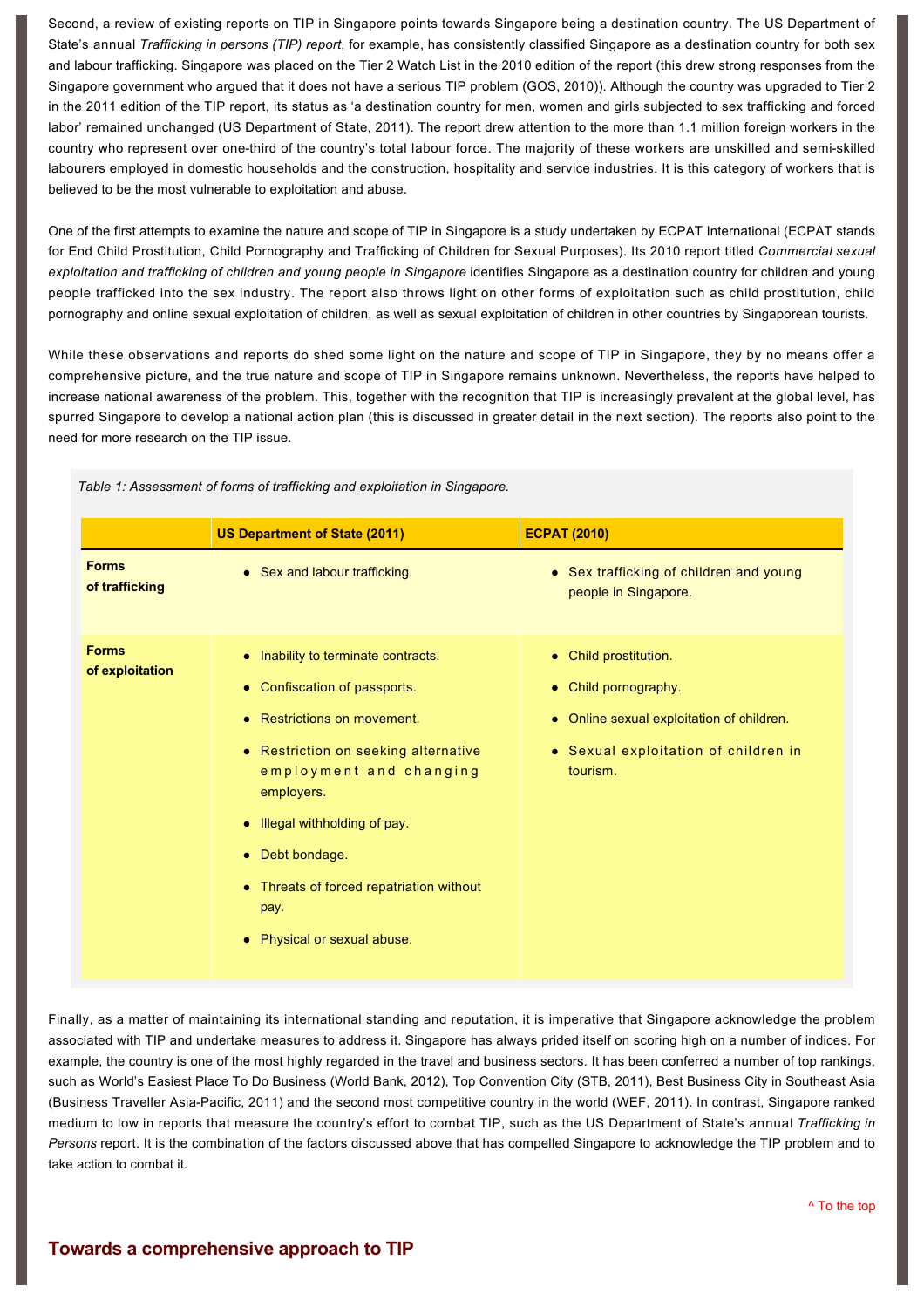Singapore has for a long time relied on a plethora of laws to deal with TIP cases as it did not have a comprehensive and coordinated strategy. Some of these laws have direct implications for TIP. For example, the Women's Charter 1961 (Singapore) and the Children and Young Persons Act 1949 (Singapore) criminalised the 'trafficking of women and girls' and the 'sexual exploitation of children and young persons and the importation of a child by false pretences' respectively.

Other laws, such as the Immigration Law and the Employment Act, while not having specific provisions on TIP, have ramifications for TIP. For example, illegal entry into Singapore and illegal employment (of foreigners) are criminal offences and their strict implementation has led to a drop in TIP-related figures. The Police Coast Guard reported that between 2009 and 2011, the number of illegal boats entering Singapore waters for the purpose of smuggling people declined by half, to 170 (Nurul Syuhaida, 2012). Also, the number of people caught harbouring and employing immigration offenders decreased from 77 in 2010 to 40 in 2011. In addition, the number of employers arrested fell from 26 in 2010 to 23 in 2011. In all, the number of immigration offenders arrested in the country dropped from 1,430 in 2010 to 930 in 2011 (Number of immigration offenders, 2012).

However, there remains the key issue of individuals who arrive in Singapore to seek gainful employment, but who have been led here under false pretences and trafficked within Singapore. Such cases are handled through the Employment Agencies Act, an amended version of which was introduced on 1 April 2011 (MOM, 2011). The amended Act further tightened the government's control over unlicensed employment agencies/agents, persons involved in the illegal employment of foreigners, etc. This Act could help promote the accountability of employment agencies and prevent incidences of forced labour.

However, as Mr Tan Chuan-Jin, Minister of State for National Development and Manpower noted recently at the launch of Singapore's National Plan of Action (NPA) against TIP, while 'a targeted approach, in conjunction with tough laws and public awareness efforts, has helped keep the country safe and secure', that is no longer sufficient in view of the increasing TIP challenges (Tan, 2012). He said that 'criminals and human traffickers are becoming more organised and increasingly transnational', and this 'has made having a wellcoordinated response all the more important' (Tan, 2012). Thus, Singapore has been making efforts to address TIP through a more comprehensive approach. Its initiatives in this regard can be thought of as comprising four prongs.

First, the Singapore government established the Inter-Agency Taskforce on TIP in 2010 (Iswaran, 2011). The Taskforce is co-chaired by the Ministry of Home Affairs and the Ministry of Manpower, and includes representatives from the Singapore Police Force , the Immigration & Checkpoints Authority , the Ministry of Community Development, Youth and Sports, the Ministry of Health, the Ministry of Law, the Ministry of Foreign Affairs and the Attorney-General's Chambers. This inter-agency collaboration is a reflection of the Taskforce's stated objective of adopting a whole-of-government approach against TIP. Such collaboration is vital to the success of any national strategy to prevent and combat TIP. However, unless properly coordinated, overlaps in roles and responsibilities could occur. Thus, there is a need to ensure a clear delineation of the respective roles of the various agencies involved.

Second, a stated objective of the Taskforce is to develop a holistic approach based on the 4P's strategy of prevention, prosecution, protection and partnership. This strategy encompasses the entire gamut of stricter border control and immigration checks; public education; prosecution of perpetrators; protection of victims through the provision of accommodation, medical care, counselling and translation services; and cooperation with other governments, embassies, the private sector and civil society to encourage reporting and information sharing.

Third, in order to guide the strategy and actions of the Inter-Agency Taskforce for 2012–2015, an NPA was developed. The process included several rounds of public consultation in early 2012 (MOM, 2012a, 2012b). The NPA was launched on 21 March 2012. It outlines 31 initiatives grouped under the categories of Prevention, Prosecution, Protection and Partnership (Singapore InterAgency Taskforce, 2012). Some of the key initiatives are a review of current legislation, a hotline for trafficked persons, training programmes for up to 10,000 frontline officers to identify trafficked persons, enhanced care services and the establishment of strong partnerships with various organisations and foreign governments.

On the whole, the NPA takes what is known as a victim-centred approach. This could have important consequences. For example, currently, foreigners who enter the country willingly to work illegally – as sex workers, for example – are considered a party to human smuggling and therefore an immigration offender. Under the NPA, they could be treated as victims of trafficking (if proven as such) and allowed to remain in shelters while their cases are investigated (Basu, 2011).

Fourth is Singapore's possible accession the UN Trafficking Protocol. Mr Tan Chuan-Jin, in his speech at the launch of the NPA, said that he understood civil society's call to sign the UN Trafficking Protocol but suggested a cautiously engaged approach:

[W]e need to pace ourselves, conduct a thorough review and ensure that we can fulfil the obligations in an international agreement before we sign on the dotted line. Once we are ready, we will do so. (Tan, 2012)

In other words, Singapore's accession to the Protocol will depend largely on the progress of the NPA. Accession to the UN treaty is essential as it would help Singapore align its anti-trafficking efforts with international best practices and also enable it to coordinate its efforts with countries that have signed the Protocol in Southeast Asia and beyond – the NPA must thus be put into action immediately.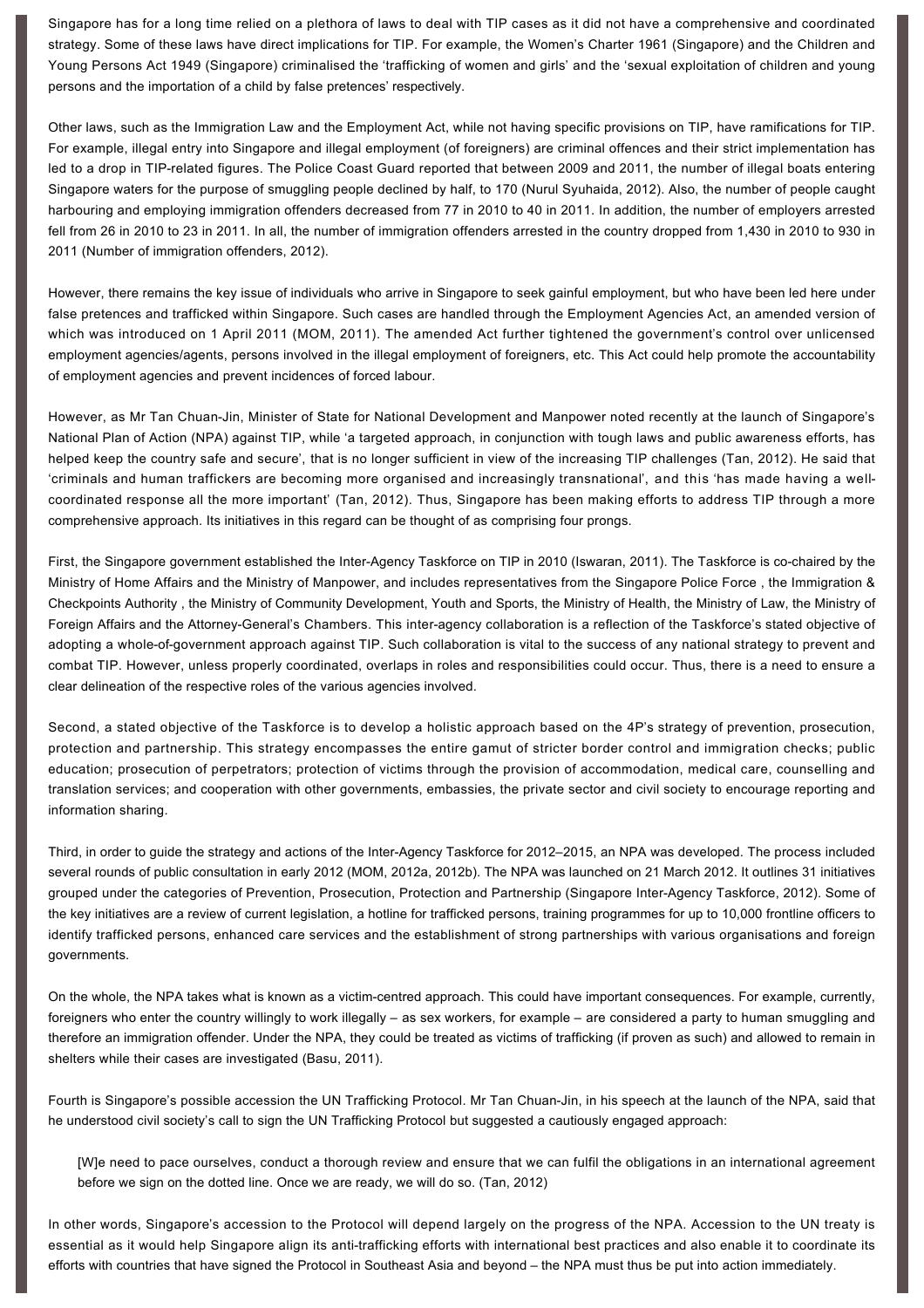#### **Conclusion**

This NTS Alert has provided an overview of TIP and the evolution of Singapore's response. While the country has to date relied only on piecemeal legislation, it has now embarked on comprehensive review of its TIP status. There is increasing appreciation of the threat that TIP poses to Singapore's socioeconomic security, and this has led to the adoption of whole-of-government and holistic approaches to effectively and comprehensively address the issue. This change is reflected in the NPA which outlines a number of measures aimed at preventing TIP.

The next challenge is to effectively implement the NPA without delay. If successful, the NPA could act as a guide for the formulation of a specific law on TIP and lead to Singapore's eventual accession to the UN Trafficking Protocol. Such developments would go a long way in not only effectively addressing TIP in Singapore but also in deterring its occurrence in the first place.

[^ To the top](#page-0-0)

#### **References**

Basu, Radha, 2011, 'Singapore toughens its stance on human trafficking', *The Straits Times*, 12 June. http://www.thejakartaglobe.com/home/singapore-toughens-its-stance-on-human-trafficking/446487#Scene\_1

Brysk, Alison, 2009, 'Beyond framing and shaming – Human trafficking, human security and human rights', *Journal of Human Security*, Vol. 5, No. 3, pp. 8–21. <http://dx.doi.org/10.3316/JHS0503008>

Business Traveller Asia-Pacific, 2011, 'Best business city in Southeast Asia', 1 September. http://www.businesstraveller.asia/asiapacific/awards/2011-asia-awards/best-cities/best-business-city-in-southeast-asia

Doezema, Jo. 2000, 'Loose women or lost women? The re-emergence of the myth of "white slavery" in contemporary discourses of "trafficking in women"', *Gender Issues*, Vol. 18, No. 1, pp. 23–50. [http://www.walnet.org/csis/papers/doezemaloose.html](http://www.walnet.org/csis/papers/doezema-loose.html)

ECPAT International, 2010, *Commercial sexual exploitation and trafficking of children and young people in Singapore*, Research report, Bangkok. [http://www.thebodyshop.com.sg/\\_global/img/editorial/Singapore\\_Research\\_Report.pdf](http://www.thebodyshop.com.sg/_global/img/editorial/Singapore_Research_Report.pdf)

Government of Singapore (GOS), 2010, 'Singapore's detailed response to the allegations in the 2010 US State Department's trafficking in [persons report', Press release, 30 June. http://www.news.gov.sg/public/sgpc/en/media\\_releases/agencies/mica/press\\_release/P-](http://www.news.gov.sg/public/sgpc/en/media_releases/agencies/mica/press_release/P-20100703-1/AttachmentPar/0/file/Detailed%20Reponse%20TIP%20report%202010%20(Final).pdf)201007031/AttachmentPar/0/file/Detailed%20Reponse%20TIP%20report%202010%20(Final).pdf

Haken, Jeremy, 2011, *Transnational crime in the developing world*, Washington, DC: Global Financial Integrity. http://www.gfintegrity.org/storage/gfip/documents/reports/transcrime/gfi\_transnational\_crime\_high-res.pdf

International Labour Organization (ILO).

1930, *Forced Labour Convention, 1930 (No. 29)*, Geneva, 28 June. [http://www.ilocarib.org.tt/projects/cariblex/pdfs/ILO\\_Convention\\_29.pdf](http://www.ilocarib.org.tt/projects/cariblex/pdfs/ILO_Convention_29.pdf)

2009, *The cost of coercion*, Global report under the followup to the ILO Declaration on Fundamental Principles and Rights at Work, Geneva: International Labour Office.

[http://www.ilo.org/wcmsp5/groups/public/@ed\\_norm/@relconf/documents/meetingdocument/wcms\\_106230.pdf](http://www.ilo.org/wcmsp5/groups/public/@ed_norm/@relconf/documents/meetingdocument/wcms_106230.pdf)

Iswaran, S., 2011, 'Reply to parliamentary question on trafficking in persons', Speech at the first session of the 12th Parliament of Singapore, 22 November. [http://www.straitstimes.com/mnt/html/parliament/Nov22\\_iswaran.pdf](http://www.straitstimes.com/mnt/html/parliament/Nov22_iswaran.pdf)

Lainez, Nicolas, 2011, *A foot in and a foot out: Sex migration of Vietnamese women to Singapore*, Research report No. 3, Ho Chi Minh City: Alliance Anti-Trafic (AAT).

Ministry of Foreign Affairs, Singapore (MFA), 2011, 'Detailed response from the Singapore Inter-Agency Task Force to the 2011 US TIP report', Press release, 1 August. [http://app.mfa.gov.sg/2006/lowRes/press/view\\_press.asp?post\\_id=7160](http://app.mfa.gov.sg/2006/lowRes/press/view_press.asp?post_id=7160)

Ministry of Manpower, Singapore (MOM),

2011, 'New Employment Agency Regulatory Framework'. http://www.mom.gov.sg/foreign-manpower/employment-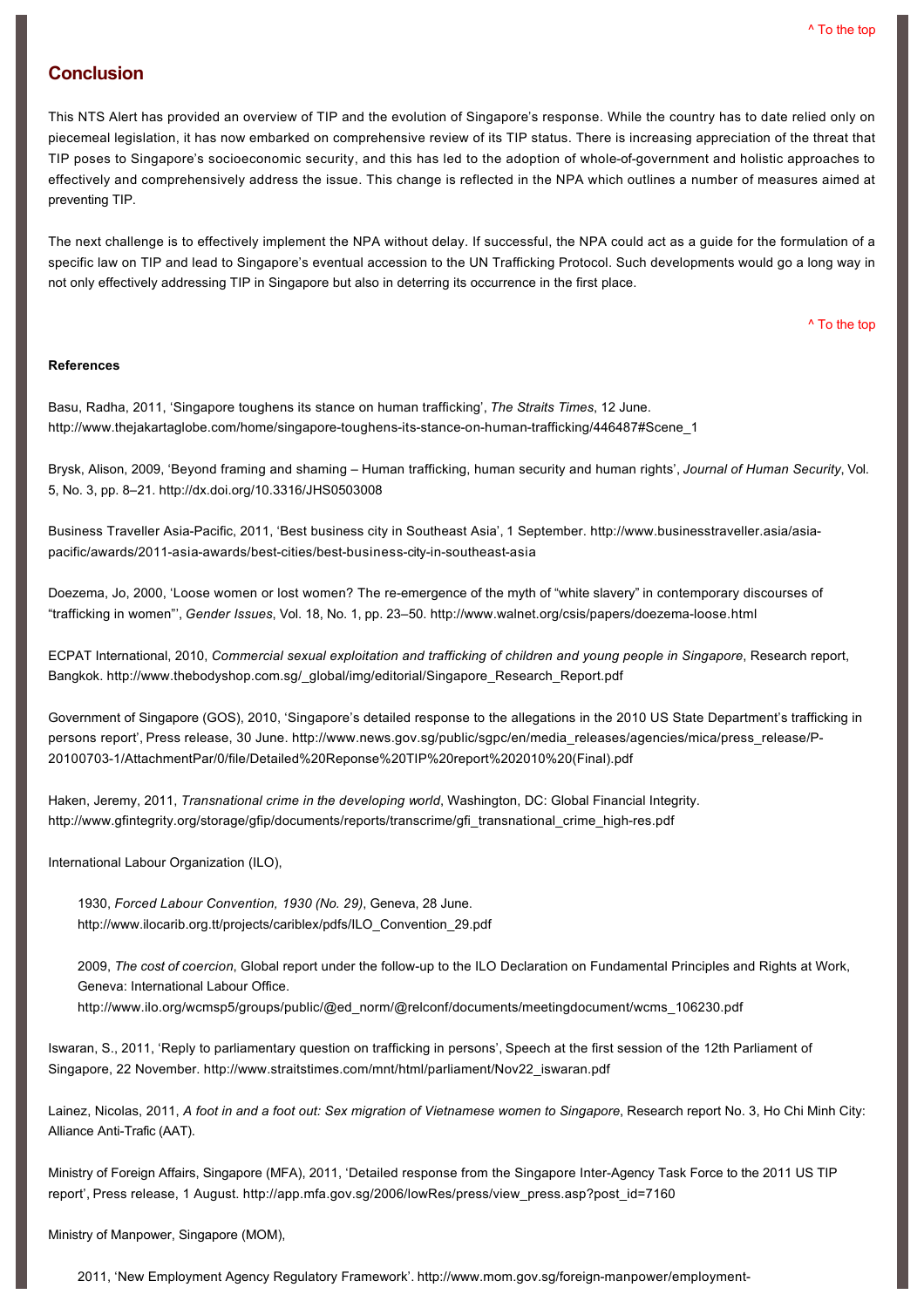[agencies/Pages/Employment%20Agencies%20Act.aspx](http://www.mom.gov.sg/foreign-manpower/employment-agencies/Pages/Employment%20Agencies%20Act.aspx)

2012a, 'Public consultation on trafficking in persons National Plan of Action', Invitation for feedback and comments. [http://www.reach.gov.sg/YourSay/EConsultationPaper/tabid/103/Default.aspx?ssFormAction=%5B%5BssEConsult\\_PAPER%5D%](http://www.reach.gov.sg/YourSay/EConsultationPaper/tabid/103/Default.aspx?ssFormAction=%5B%5BssEConsult_PAPER%5D%5D&pid=%5B%5B45%5D%5D) 5D&pid=%5B%5B45%5D%5D

2012b, 'Public consultation on trafficking in persons National Plan of Action', Draft plan. [http://www.rsis.edu.sg/nts/resources/db/uploadedfiles/Public%20Consultation%20on%20Trafficking%20in%20Persons%](http://www.rsis.edu.sg/nts/resources/db/uploadedfiles/Public%20Consultation%20on%20Trafficking%20in%20Persons%20National%20Plan%20of%20Action.pdf) 20National%20Plan%20of%20Action.pdf

'Number of immigration offenders arrested drops 35%', 2012, *Channel NewsAsia*, 6 February. <http://www.channelnewsasia.com/stories/singaporelocalnews/view/1181226/1/.html>

Nurul Syuhaida, 2012, '2 arrested for human smuggling near Punggol Jetty', *Channel NewsAsia*, 16 January. <http://www.channelnewsasia.com/stories/singaporelocalnews/view/1177058/1/.html>

Silverman, Jay G., Michele R. Decker, Heather L. McCauley et al., 2009, *A regional assessment of sex trafficking and STI/HIV in Southeast Asia: Connections between sexual exploitation, violence and sexual risk*, Colombo: United Nations Development Programme (UNDP) Regional Centre. http://www.snap-undp.org/eLibrary/Publications/SexTrafficking.pdf

Singapore,

1949, *Children and Young Person's Act*. [http://www.law.yale.edu/rcw/rcw/jurisdictions/asse/singapore/Singapore\\_Children\\_act.htm](http://www.law.yale.edu/rcw/rcw/jurisdictions/asse/singapore/Singapore_Children_act.htm)

2009, *Women's Charter (Chapter 353), Section 141(1)*, 'Traffic in women and girls', Revised edition. http://statutes.agc.gov.sg/aol/search/display/view.w3p;ident=61deee43-1e42-490f-a5ae-33054850e926;page=0;query=CompId% 3A61deee43-1e42-490f-a5ae-33054850e926;rec=0

Singapore InterAgency Taskforce on Trafficking in Persons, 2012, *National Plan of Action against Trafficking in Persons 2012–2015*, Singapore.

Singapore Tourism Board (STB), 2011, 'Singapore reigns as Asia's top convention city for the ninth consecutive year', 1 August. <https://app.stb.gov.sg/asp/new/new03a.asp?id=12563>

Suarez, Bibiana Ferraiuoli, 2011, 'Ricky Martin Foundation: It's time to finally abolish slavery', *Huffington Post*, 12 February. http://www.huffingtonpost.com/bibiana-ferraiuoli-suarez/ricky-martin-foundation-i\_b\_1125536.html

Tan, Chuan-Jin, 2012, 'NPA to fight human trafficking', Speech by the Minister of State for National Development and Manpower at the launch event of the National Plan of Action, Institute of Southeast Asian Studies (ISEAS), Singapore, 21 March. http://publichouse.sg/categories/community/item/542-npa-to-fight-human-trafficking

Tyldum, Guri and Anette Brunovskis, 2005, 'Describing the unobserved: Methodological challenges in empirical studies on human trafficking', in Franz Laczko and Elzbieta Gozdziak (eds), *Data and research on human trafficking: A global survey*, Offprint of the special issue of *International Migration*, Vol. 43, No. 1/2, Geneva: International Organization for Migration, pp. 18–34. [http://www.iom.int/jahia/webdav/site/myjahiasite/shared/shared/mainsite/published\\_docs/books/data\\_res\\_human.pdf](http://www.iom.int/jahia/webdav/site/myjahiasite/shared/shared/mainsite/published_docs/books/data_res_human.pdf)

UN General Assembly (UNGA), 2000, *Protocol to Prevent, Suppress and Punish Trafficking in Persons, Especially Women and Children, Supplementing the United Nations Convention against Transnational Organized Crime*, New York. <http://www.unhcr.org/refworld/docid/4720706c0.html>

US Department of State,

2005, *Trafficking in persons report 2005*, Washington, DC. <http://www.state.gov/documents/organization/47255.pdf>

2010, *Trafficking in persons report 2010*, Washington, DC. <http://www.state.gov/j/tip/rls/tiprpt/2010/>

2011, *Trafficking in persons report 2011*, Washington, DC. <http://www.state.gov/j/tip/rls/tiprpt/2011/>

World Bank, 2012, 'Ease of doing business in Singapore', *Doing Business*. <http://www.doingbusiness.org/data/exploreeconomies/singapore/>